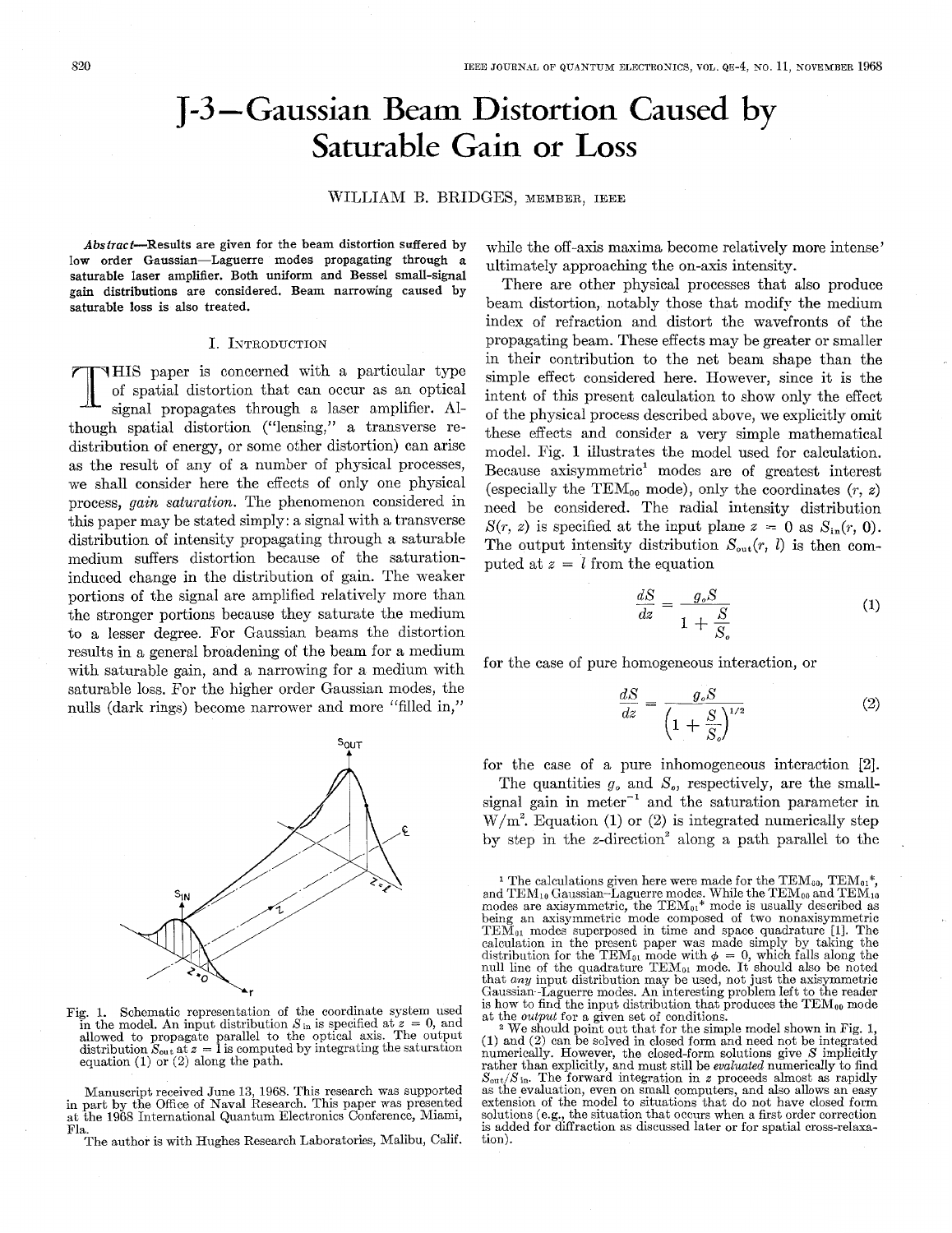#### BRIDGES: GAUSSIAN BEAM DISTORTION

axis for several different values of *r*, usually  $0 \le r \le 2w_o$ , where *w,* is Gaussian beam parameter at the beam waist. (For a collimated  $TEM_{00}$  mode, it is the radius at which the beam intensity falls to  $1/e^2$ .) When significant signal intensity is found to fall outside  $r/w<sub>e</sub> = 2$ , the calculation is repeated for larger values of *r* until the output signal intensity at still greater radii is small enough to be neglected. The interval between successive values of *r*  was usually taken as  $\Delta r/w_e = 0.1$ , although smaller values were used to determine the finer structure in the higher order modes. The four-point Milne formula [3] for the derivative *Sf* 

$$
S_n' = S_{n-4}' + \frac{4}{3} \Delta z (2S_{n-3}' - S_{n-2}' + 2S_{n-1}') \tag{3}
$$

was used for the numerical integration, with  $\Delta z/l$  usually taken as 0.01. Computations were made for a range of small-signal gain and saturation parameters. **A** convenient way of expressing these parameters is as the total small-signal gain in decibels and a normalized input signal  $[P_{in}/S_{\rm s}(\pi w_{\rm s}^2/2)]$  dB, where  $P_{in}$  is the total input signal power in watts. It is easy to show that

$$
P_{\text{in}} = \left(\frac{\pi w_o^2}{2}\right) \int_0^\infty S_{\text{in}}(r, 0) 2\pi r \, dr \tag{4}
$$

for any Gaussian-Laguerre mode [4]. Thus a normalized input signal value of 0 dB represents a single flux approximately equal to the saturation flux of the laser medium.

In addition to calculating the radial intensity distribution at the output plane  $z = l$ , the integral of this distribution was also taken in order to calculate  $P_{\text{out}}$  and the true power gain  $P_{\text{out}}/P_{\text{in}}$ , which, because of the distortion, is no longer equal to  $S(0, l)/S(0, 0)$ . In addition, such quantities as the 3-dB radius, the  $1/e^2$  radius, and the radius containing 90 percent of the power were also calculated by simple interpolation from the distribution and its integral. **A** sample program written in BASIC for the GE 265 time-sharing system is listed in the Appendix. Two properties of the distribution are always preserved in this simple model. Zeros in the input distribution are always continued at the same radius as zeros, and maxima (or minima) in the input always produce maxima (or minima) at the same radius in the output. The only distribution that is transmitted undistorted through an amplifier (according to this model) is the *uniform* distribution, because it produces a uniformly saturated gain with radius, and then only for the case of uniform small-signal gain,  $q_e \neq q_o(r)$ .

With the above description of the mathematical model used it is clear which physical processes have been ignored:

1) Diffraction [4].

**2)** The radial index variation resulting from an imposed radial variation of gain [5].

**3)** The radial index variation resulting from the saturation-induced radial variation of gain [6].

4) Beam guiding resulting from a radial gain variation, whether imposed [7], [8] or saturation-induced.

5) All nonlinear beam trapping effects that depend on powers of the electric field higher than 2 (e.g., Kerr effect etc. [9]).

6) The radial index variation induced thermally as a result of energy deposited by the beam as it passes through [lo].

It is fair to ask, having omitted all these processes, under what conditions, if any, the results of the computation are valid; that is, under what conditions could they be experimentally observed without interference from processes 1) through 6)? Diffraction may be legitimately ignored provided the medium length *l* is  $\langle w^2 \rangle$ . This condition is usually satisfied in high gain opticallypumped solid-state laser amplifiers such as ruby. It may or may not be satisfied in the high gain infrared gas laser amplifiers using  $CO<sub>2</sub>$  or Xe. For example, a 1-cm-diameter beam in a 10.6- $\mu$  laser amplifier has  $w_0^2/\lambda \approx 10$  m, while considerably longer path lengths have been used with beams approximately this size [ll], [12]. A first order correction to the present calculation could be made for cases where  $w^2$  is not much larger than unity by assuming the radius of the input beam expands according to the Gaussian beam formula [4]

$$
r(z) = r(0)\left[1 + \left(\frac{\lambda z}{\pi w_o^2}\right)^2\right]^{1/2} \tag{5}
$$

by taking the integration along such curved paths and reducing the flux density  $S$  by the appropriate area expansion ratio. Of course, (5) is valid only for Gaussian beams, and the beam is no longer Gaussian once distortion occurs. The complete Fresnel integral formulation would then have to be used (in which case the phasefront-distorting processes might as well be included also; the model would have become sufficiently complicated by this time). The correction given by (5) was not used in the present calculations.

The lens action caused by the radial variations may be ignored provided the input signal frequency coincides with the center of the amplifier gain curve, and provided the gain curve is symmetrical about its center. The dispersion relation then gives a refractive index equal to 1. independent of radius. Processes 5) and 6) primarily occur in external media or absorbers rather than in laser amplifiers themselves. We may indeed encounter some difficulty experimentally verifying the simple model for absorbers. Such experimental verification would require the existence of an "easily" saturable material, that is, one that will be well saturated at sufficiently low intensities so that processes *5)* and *6)* do not occur first.

Process 4), beam guiding, remains the only process that. cannot obviously be eliminated by some choice of experimental parameters. It is difficult to estimate the relative importance of the two effects, since the theory has only been given by Kogelnik [7] for a nonsaturated medium that is uniform in the  $z$ -direction. The recent experimental confirmation of this theory by Casperson and Yariv [SI for modes in an oscillator was also made under these conditions. It is clear that the present model, by its very nature, produces serious radial variations in gain, which should give rise to the same phenomena, described in [71 and [SI; however, the amount of radial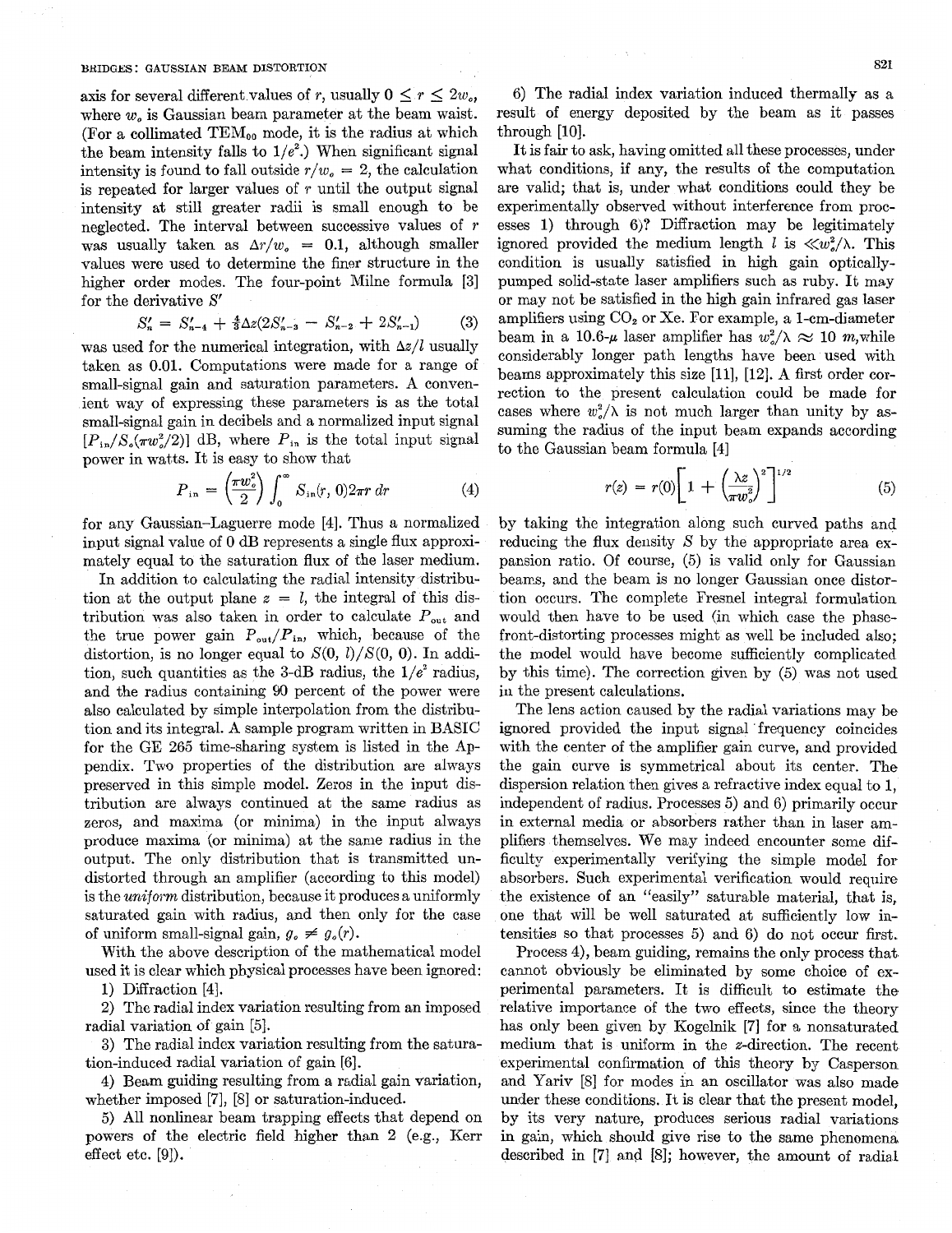variation varies with *x* and was calculated by ignoring such beam guiding. Clearly, the two models should be combined to give a better picture of beam distortion, but this will again require the solution of a nonlinear nonuniform wave equation, which is beyond the scope of this paper.

It may indeed be impossible to separate out effect (4) when the medium saturates and observe the simple beam distortion predicted by this model. The devices described in [ll] and [12] have not yet been sufficiently free from diffraction and wall reflection effects to give unequivocal measurements of the output distribution. Recent observations by Carbone [13] on a smaller  $CO<sub>2</sub>$  laser amplifier and by Mikaeliane *et ai.* on a ruby laser amplifier [14] are encouraging in this respect however. The latter work also includes measurements of the angular beam divergence that accompanies the apparently saturation-broadened beam distribution, showing a *'decreased* divergence. At least small values of such spatial distortion do not appear to be harmful.

## II. RESULTS OF THE CALCULATIONS

Fig. 2 shows the change in the radial intensity distribution for a  $TEM_{00}$  beam (dotted line) entering a homogeneously broadened laser amplifier with a radially uniform small-signal gain of 40 dB. The values of the normalized signal parameter  $[P_{in}/S_{\circ}(\pi w_{\circ}/2)^{2}]$  are given in decibels for the different solid curves; the arrow shows the direction of increasing input power. The output distribution has been normalized to its value on the amplifier axis to make the distortion more evident. Fig.  $2(a)$  shows that even for input signals 40 dB below the saturation flux (that is, a signal that would begin to saturate the medium only near the amplifier exit) there is about a 10 percent expansion of the  $e^{-2}$  radius. When the input has increased to a value that begins to saturate the amplifier at its input (0-dB curve), the  $e^{-2}$  radius has just about doubled. However, the distribution nearer the axis  $(r/w_{\alpha} < 1)$  has begun to shrink slightly. Fig. 2(b) shows the results for a further increase in input signal. (The input distribution (dotted) and the O-dB curve are repeated for reference.) The  $e^{-2}$  radius increases slightly more at  $+5$  dB input, but otherwise falls below the 0-dB curve. The 20-dB curve (representing an input flux 100 times the saturation flux) very closely approaches the input curve in shape for  $r/w_{\alpha} < 1$ , but still lies significantly above it for  $r/w_{\sigma} > 1$ . Thus, it would seem that the maximum distortion (or expansion) occurs when the input signal is about equal to the saturation flux. For either extreme,  $S \ll S$ , or  $S \gg S$ , the output resembles the input in shape. These limits could have been deduced directly from (1); for  $S \ll S_o$ , which requires not only  $S_{\text{in}} \ll S_{\text{e}}$  but  $S_{\text{in}}$  exp  $(g_{\text{e}}l) \ll S_{\text{e}}$ , (1) reduces to  $\frac{dS}{dz} = g_{\text{e}}S$ ,

$$
\frac{dS}{dz} = g_o S, \tag{6}
$$

with the solution

$$
S_{\text{out}} = S_{\text{in}} \exp(g_o l) \tag{7}
$$

**IEEE JOURNAL OF QUANTUM ELECTRONICS, NOVEMBER 1968** 



Fig. 2. The spreading of a TEM<sub>00</sub> input beam (shown dashed) due to homogeneous gain saturation. The small-signal gain specified by  $g_o l$  is 40 dB and is assumed to be uniform with radius. The normalized input power is given in decibels on each curve. (a) shows the broadening as the normalized input signal intensity is increased from  $-40$  dB to 0 dB, while (b) shows the narrowing that occurs upon further increase in signal intensity from 0 dB to *20* dB.

so that if  $g<sub>s</sub>l$  is independent of  $(r, z)$ ,  $S_{out}$  will have the same distribution as  $S_{in}$ . At the other extreme,  $S \gg S_{in}$ , (1) reduces to

$$
\frac{dS}{dz} = g_o S_o \tag{8}
$$

with the solution

$$
S_{\rm out} = S_{\rm in} + g_o l S_o \tag{9}
$$

which states that  $S_{\text{out}}$  is the same as  $S_{\text{in}}$  plus a small additive constant. For the curve in Fig. 2(b) marked "20 dB",  $g<sub>s</sub> lS<sub>s</sub> \approx 10$  percent of  $S<sub>in</sub>(r = 0)$ , so that the additive constant is small, and (9) would predict that the output resembles the input. Another way of stating this is that with signals this large, the amplifier is so highly saturated that it adds very little to the signal passing through and thus cannot distort it.

Fig. 3 shows the behavior of the  $e^{-2}$  radius with input signal level for anzplifiers with small signal gains of 10 to SO dB. The curve labeled "40 dB" in Fig. **3** is simply a trace of the intersections of the curves in Fig. *2* with the  $e^{-2}$  line. All the curves approach an  $e^{-2}$  radius of 1 for sufficiently small signals, but for **a** small-signal gain of 80 dB the normalized input must be  $\ll$  -80 dB, which is off the scale range shown in Fig. 3.

Fig. **3** also shows curves for homogeneously saturable loss. These show the contraction of the  $e^{-2}$  radius when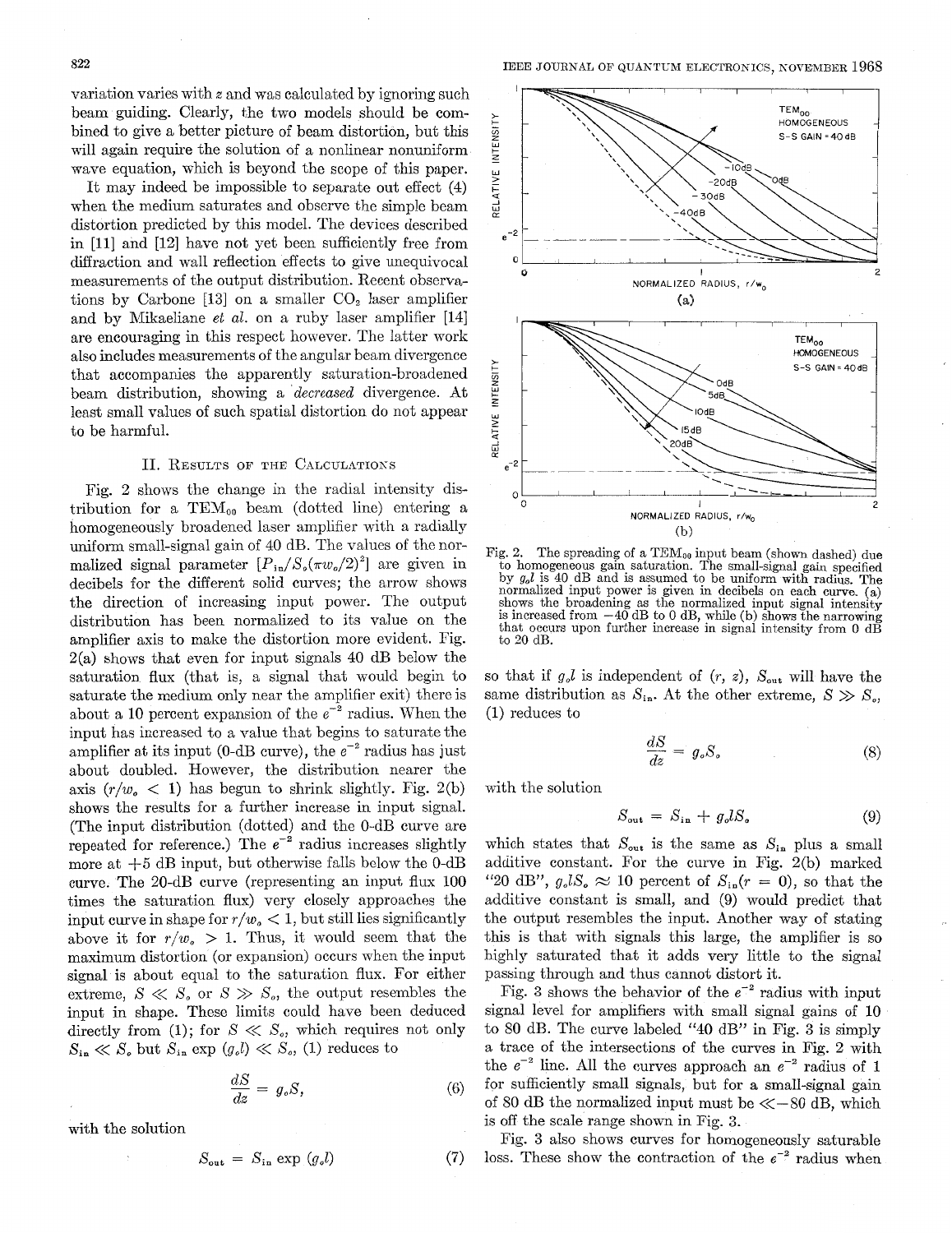

Fig. 3. The  $e^{-2}$  radius as a function of the normalized input power<br>in decibels. The small-signal gain values are given on the curves.<br>The results of both gain and loss calculations are shown for a<br>TEM<sub>99</sub> beam assuming



Fig. 4. Contraction of a TEM<sub>00</sub> input beam (shown dashed) due to homogeneous loss saturation. The small-signal loss is  $-60$  dB and is uniform with radius. (a) shows the contraction for input signals' of 0 dB to 10 dB, while (b) shows the reexpansion for input signals. 10 dB to 20 dB.

signals of the order of the saturation flux are incident. Fig. **4** shows the actual change in output distribution for different signal levels when saturable loss is encountered. In principle, these curves could be computed with exactly the same program by simply inserting negative values of **go.** In practice, it was necessary to perform the forward



Fig. 5. Comparison of the beam expansion at the  $e^{-2}$  radius for homogeneous interaction (dashed curves, repeated from Fig. **3)**  and inhomogeneous interaction for two values of small-signal gain.

integration with a new variable

$$
S^{(-)} \equiv S \exp[-g_o l] \tag{10}
$$

when negative values of  $g_{\rho}$  were used, otherwise, the finite differences became so small that roundoff error led to inaccurate results for large values of loss.

Fig. 5 compares the position of the  $e^{-2}$  radius for homogeneous interaction, (1), and inhomogeneous interaction, (2). The small-signal behavior is quite similar for the two kinds of interaction, as it should be, since both **(1)**  and (2) have (7) as a solution when  $S \ll S_{\rm o}$ . However, when  $S \gg S_o$ , (2) becomes

$$
\frac{dS}{dz} = g_s S_s^{1/2} S^{1/2}
$$
\n(11)

with the solution

$$
S_{\text{out}} = S_{\text{in}} + g_o l S_o \left(\frac{S_{\text{in}}}{S_o}\right)^{1/2} + \left(\frac{g_o l}{2}\right)^2 S_o. \tag{12}
$$

Comparing this with (9) we see that the additive term of (9) is now multiplied by a factor larger than unity, which increases as  $(S_{in})^{1/2}$ , plus another additive constant. Thus the difference between output and input distributions persists to larger values of  $S_{in}$ .

Fig. 6 compares the gain saturation curves that would be obtained for two different measurement methods. The solid curves would be obtained by measuring the power in the entire output beam and dividing by the power in the entire input beam. This yields the true power gain of the amplifier. The dashed curves would result if a small detector were used to sample the power on axis at the output and input to determine the ratio, the onaxis gain. The two methods would be equivalent if it were not for the distortion, of course; indeed, the curves fall on top of one another at sufficiently small signal levels, as shown 'by the 20-dB curves. Experimentally measured gain saturation data are often fit to curves such as these (usually the on-axis curve) in order to determine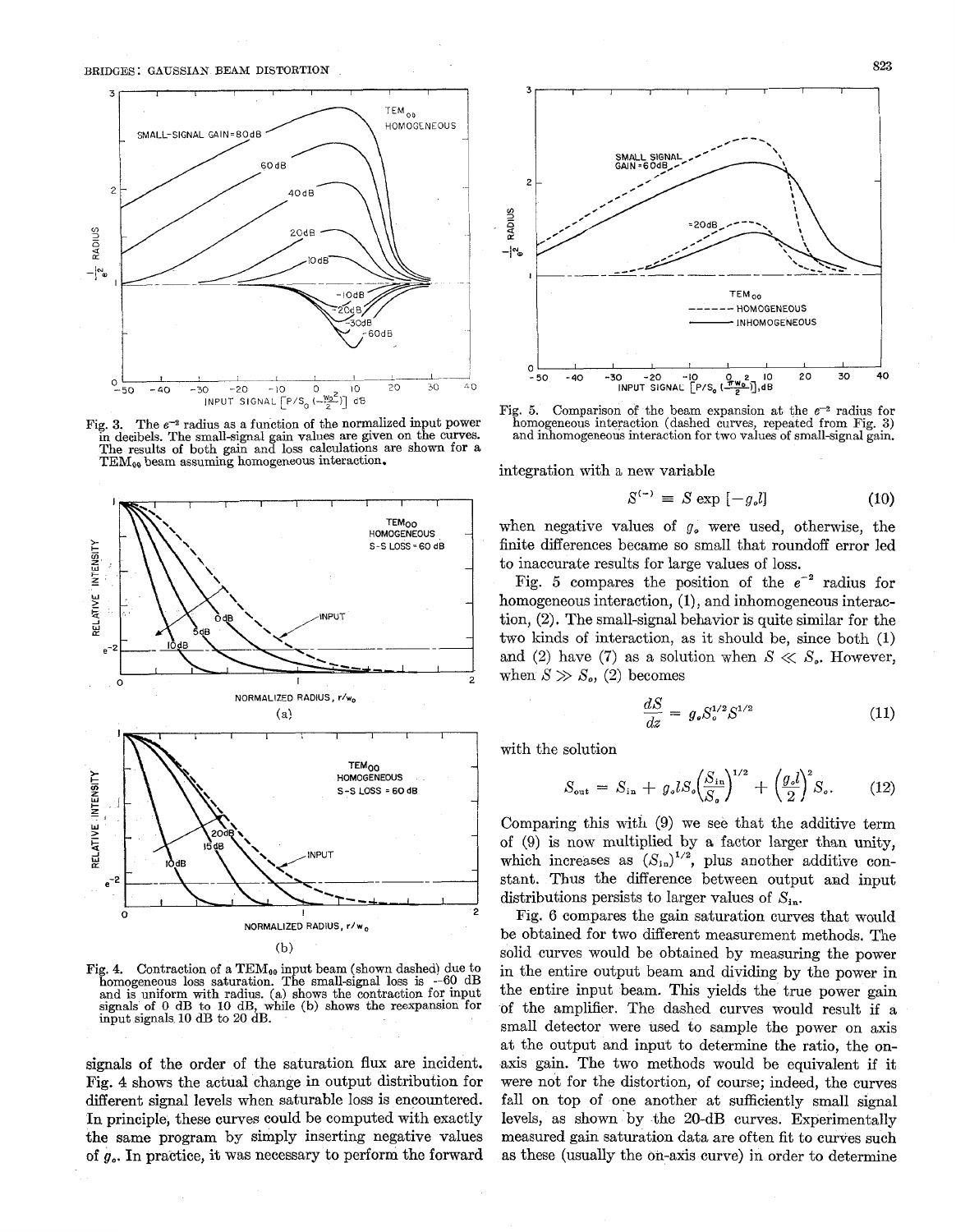

Fig. 6. Gain saturation curves that would be obtained by ratios of total output and input power (solid curves) and on-axis power densities (dashed curves). Results are given for 20-, 40-, and 60-dB small-signal gain and a TEMoo mode, homogeneously saturated.



Fig. 7. Gain saturation curves for the four possible combinations of measurement method and type of interaction for 40-dB smallsignal gain.

the saturation parameter  $S_{\epsilon}$  [11], [12], [15], [16]. However, one must be careful to fit the data to the curve appropriate to the method used to take the data. We note that at the 10-dB gain level, the "20 dB" curves differ by *5* dB in horizontal separation, which could result in approximately a 5-dB error in the value obtained for  $S<sub>o</sub>$  unless the data were fitted to the correct curve. For the "60 dB" curve, the error could be 10 dB or a factor of 10. This may serve to explain some of the divergence of results obtained for *So* in [ll], **[12],** [15], and [16]. In all of the preceding work it is assumed that no aperturing of the beam takes place by the amplifier tube walls or any other obstacle, so that a beam is free to expand by a factor of 2 (for example) in the 40-dB small-signal gain case; the most common experimental problem encountered in determining a value of  $S<sub>o</sub>$  by this means is to make certain that all the input signal is transmitted through the amplifier without aperturing, so that the entire output can be measured. For this reason we must also ascribe some



Fig. 8. Spreading of a TEM<sub>00</sub> input beam (shown dashed) when the small-signal gain has a Bessel distribution across the tube (shown dotted, with the first zero or "wall" at  $r/w_o = 2$ ). (a) shows the beam narrowing that occurs at small input signals due to the gain distribution, followed by beam spreading as the signal level is increased from  $-50$  dB to 0 dB; (b) shows the contraction back to the input shape as the input signal is increased from *0* dB to 20 dB.

of the discrepancies in the measurement of *So* to lack of full signal transmission.

To make matters worse, consider the curves shown in Fig. *7,* which compare the four possible combinations of measurement method and type of interaction. If the type of interaction is not really known (and most gas lasers seem to fall in the "in between" category of being approximately inhomogeneous at low signal levels but approaching homogeneous interaction at high signal levels), it is more difficult to determine  $S<sub>o</sub>$  accurately from such a plot.

Fig. 8 shows the beam distortion under the same conditions as Fig. 2, but with a small-signal gain that decreases with radius as

$$
g_o(r) = g_o(0) J_o \left( \frac{2.405}{2} \frac{r}{w_o} \right) \tag{13}
$$

which places the tube "wall" at  $r/w_e = 2$ . The  $J_e$  variation is shown in Fig. 8 as the dotted curve labeled "gain". Such a variation is appropriate for diffusion-dominated gain processes, such as those commonly found in gas lasers. The results are not particularly sensitive to the form of the gain variation, however, and other distributions that fall to zero at the wall would give similar results. The same input Gaussian is shown as the dashed curve, with intensity  $e^{-2}$  at  $r/w_e = 1$ . We now note that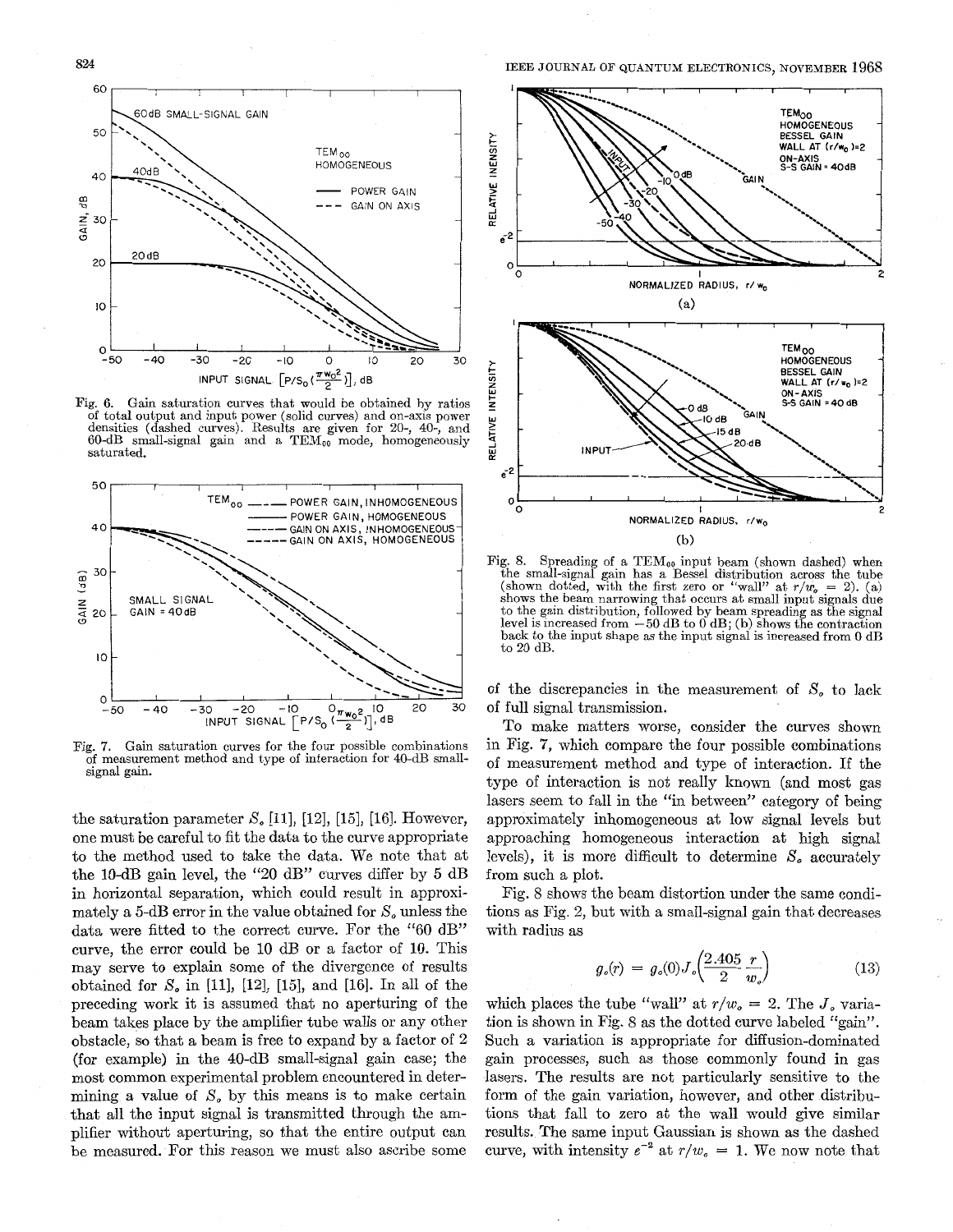

Fig. 9. Variation of the  $e^{-2}$  radius with input signal intensity for different values of on-axis small-signal gain when the gain has a Bessel distribution across the tube. Asymptotic values for the SO-dB and 120-dB curves are shown by arrows.

for small values of input signal, the output beam is narrowed, as we would expect from combining **(7)** with (13)

$$
S_{\rm out}(r) = S_{\rm in}(r) \exp \left[ g_o(0) U_o \left( \frac{2.405}{2} \frac{r}{w_o} \right) \right] \qquad (14)
$$

which gives the limiting shape of the output distribution in the case of small-signal amplification. From (14) we can see that for larger  $g_{\rho}l$ ,  $S_{\text{out}}(r)$  will be narrower. As the signal increases, the beam broadens as before [Fig. S(a)] up to input signals of the order of 0 dB. Further increase in the input signal [Fig. 8(b)] results in an ultimate approach to the input intensity distribution, as would be predicted by the asymptotic solution (9) which shows that  $g_{\rho}$  plays an ever-decreasing role as  $S_{i_n}$  increases. Fig. 9 summarizes the results for variation of the  $e^{-2}$ radius with input signal intensity for small-signal on-axis gain of 20 to 120 *dB.* The asymptotic values for smallsignal inputs were actually computed, but they could also have been obtained by solving  $(14)$  for the  $e^{-2}$  radius **re,** which yields the implicit expression

$$
g_{\circ}l = 2 \frac{1 - \left(\frac{r_{\circ}}{w_{\circ}}\right)^{2}}{1 - J_{\circ}\left(\frac{2.405}{2} \cdot \frac{r_{\circ}}{w_{\circ}}\right)}.
$$
(15)

The computed asymptotic values for 80-dB and 120-dB small-signal gains are indicated by arrows in Fig. 9.

Fig. 10 shows the saturation-induced distortion for the  $TEM_{01}^*$  ("doughnut") mode. A uniform small-signal gain distribution is assumed again. Figure  $10(a)$  shows the increasing width with increasing input up to  $\sim 0$  dB. (The distribution is normalized to  $r/w_e = 0.7$ , which was the closest computed radius to that producing the theoretical maximum at  $r/w<sub>o</sub> = 0.707$ , since the on-axis intensity is identically zero.) One interesting feature of this mode is that the central dark spot begins to "fill in". Further increase in power  $[Fig. 10(b)]$  shows a return



Fig. 10. Distortion of a TEM $_{01}$ <sup>\*</sup> input beam (shown dashed) for homogeneous interaction with a uniform small-signal gain of 40 dB. (a) shows the spreading and "filling in" of the central dark dot with increasing input signals from  $-30$  dB to 0 dB; (b) shows the shrinkage back to the input shape with signals from *0* dB to **20** dB. The intensity is normalized approximately at the maximum,  $r/w_{0} = 0.707$ .

toward the input distribution. Note that the central dark spot does not recover as fast as the gross features return to the Gaussian-Laguerre distribution. Fig. **11**  repeats the same sequence for the  $TEM_{10}$  ("bull's-eye") mode. The bright ring increases greatly up to around 0 dB and then decreases as shown in Fig. ll(b). Note that the dark ring at  $r/w_0 = 0.707$  fills in rapidly with increasing signal, and remains more filled-in even when the gross features have returned to their original values,

#### 111. EXTENSION TO OSCILLATORS

It is tempting to speculate on the results of calculations similar to those described above, but carried out for a laser oscillator. One might expect a change in the  $TEM_{00}$ mode size depending on the ratio of the intracavity flux to the saturation flux, with the passive  $TEM_{00}$  mode distribution occurring for  $\bar{S}_{\text{circularing}} \gg S_{\text{o}}$  and  $\bar{S}_{\text{circularing}}$  $\ll S_o$ , and a larger distorted mode for  $\bar{S}_{\text{circulating}} \approx S_o$ . (Of course we would expect this only for a *uniform* smallsignal gain distribution; the work of Casperson and Yariv has already confirmed the change in mode size when a radial gain distribution is present even when  $S \ll S_{\alpha}$ .) The amplifier results given in this paper are not directly applicable because a given portion of laser medium is traversed by the beam only once, rather than several times as in an oscillator. Furthermore, the beam is assumed to be completely unapertured by the amplifier medium. Previous calculations of the Fox-Li type for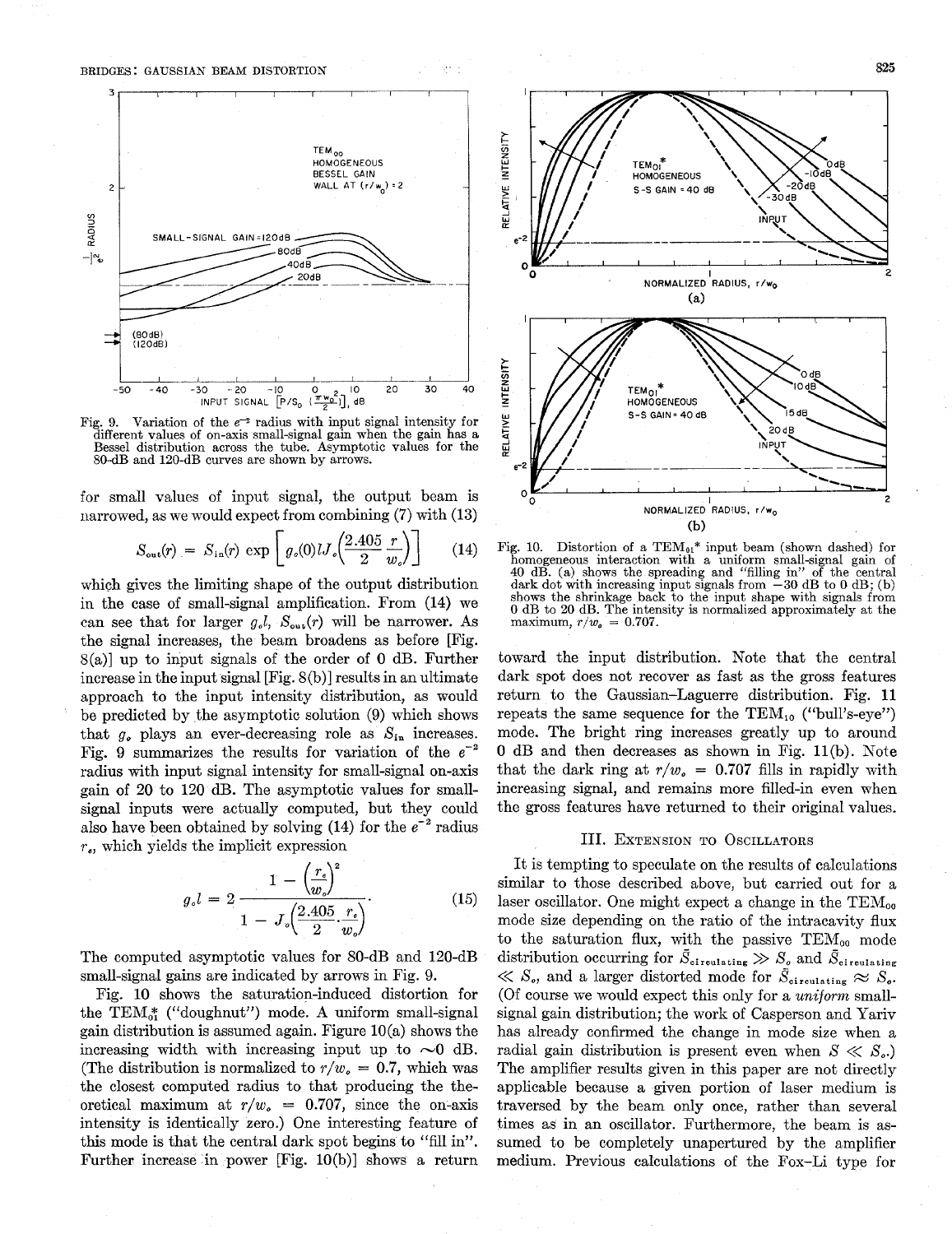

Fig. 11. Distortion of a  $TEM_{10}$  input beam (shown dashed) for homogeneous interaction with a uniform small-signal gain of 40 dB. (a) shows the spreading and "filling in" of the central dark dot with increasing input signals from **-30** dB to 0 dB; (b) shows the shrinkage back to the input shape with signals from 0 dB to 20 dB. The intensity is normalized to the on-axis value.

saturable media in oscillators [17]-[19] have shown only very small departures from the passive cavity modes. However, these calculations were performed with diffraction properly included and for cavities with finite Fresnel number (that is, cavities with definite transverse boundaries). For this case, the mode size and distribution are determined primarily by the diffraction losses introduced by the aperture of the laser oscillator (mirror size), and a Gaussian mode would be the expected solution even for saturable or distorted media. (Such a mode occurs even in a laser oscillator with a highly nonuniform medium, e.g., a homogeneous medium with a small aperture midway between the mirrors; a Gaussian mode results with a size determined by that aperture rather than the mirror size.) One might argue that Gaussian-like modes will always occur in an oscillator because it is the property of these modes to "continuously reproduce themselves" on transmission (or repeated reflection). However, it may prove worthwhile to include the concepts from the model presented here in a Fox-Li type calculation but use values of small-signal gain and signal/saturation flux ratios of the order of those used here rather than the smaller values used in [17]-[19]. If a significant contribution is made by saturation in such an oscillator calculation, including diffraction, the saturable medium should be treated in a distributed manner as in the present work, rather than concentrated in a thin slab as in [17]-[19]. The extreme mathematical difficulty of such a treatment was of course recognized in [17]-[19], and this was the

reason the simplified "slab" medium model was used.

Some further impetus is given to carrying out such a calculation by the experimental observation that the higher order modes in some gas laser oscillators do not have the simple Gaussian-Laguerre distribution. For example, the  $TEM_{01}$  mode oscillating in a several-watt argon-ion laser appears to have an intensity distribution much closer to the "0 dB" curve of Pig. 10 than the dotted "input" curve describing the passive  $TEM_{0}^{*}$  cavity mode [20]. While still other phenomena may be invoked to explain these observations, they nevertheless require explanation.

## IV. CONCLUSIONS

The simple model of a saturable laser amplifier treated in this paper has shown that significant changes in beam size and intensity distribution can result for large smallsignal gains when the input flux density is the order of the saturation flux. Saturable gain causes a general expansion of the beam, while saturable loss results in *<sup>B</sup>* contraction of the beam. For much stronger or weaker input signals the amount of distortion becomes small. A radial distribution of the small-signal gain that falls off away from the beam axis (such as the Bessel function  $J<sub>e</sub>$ ) results in less distortion for the TEM<sub>00</sub> mode compared with a uniform gain distribution. The effect of beam distortion on the measurement techniques usually used to determine *8,* was discussed. Sample results for the distortion of the higher order TEM<sub>4</sub><sup>2</sup> and TEM<sub>10</sub> modes were given, and these results appear to be consistent with observations of these modes in some gas laser oscillator types, especially the argon-ion laser.

#### APPENDIX

**A** sample listing of one form of the GE 265 BASIC program used in computing the results given in this paper is shown (Fig.  $12$ ). This program calculates the normalized output distribution, true power gain, on-axis gain, 3 dB radius,  $e^{-2}$  radius, 10 percent radius, and the radii within which 50 percent and 90 percent of the output is contained.

Line 170 requires the specification of the small-signal gain in decibels. Lines 190 to 195 control the range of normalized input power for which the computation is made. Line 310 specifies the number of increments in the forward integration. Lines 320 and 330 control the range of radii covered, the maximum radius being M\*Rl. Line 430 specifies the input signal distribution (and, of course, the title line 120). Line 620 specifies the radial gain distribution (uniform in this case). Lines 720 and 745 must be modified for the inhomogeneously broadened case (as well as the title line 140). The case of loss is most easily treated by making the following changes:

- 160 PRINT "LOSS(DB)";
- 720 LET T (N) = Q (N)\*(G(M))/((EXP (G(M\*)N)/  $Q(N)$   $+ 1)$
- 745 LET T (N) = Q (N)\*(G(M))/((EXP (G(M)\*N)/  $Q(N)$  + 1)
- 755 LET  $\phi$  (M) = Q (N1)\*EXP (-G(M)\*N1)